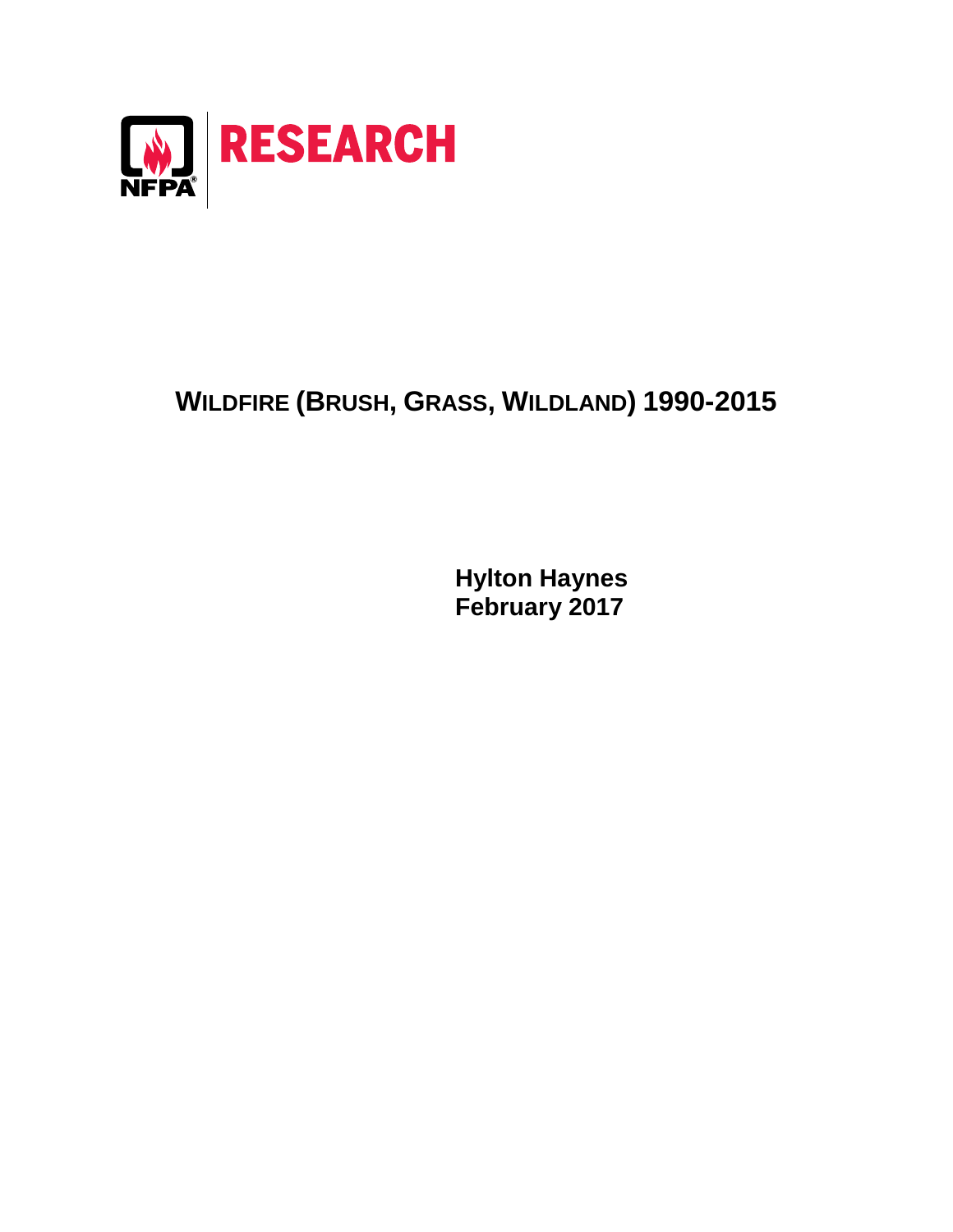For more information about the National Fire Protection Association, visit [www.nfpa.org](http://www.nfpa.org/) or call 617-770-3000. To learn more about NFPA's Research, Data & Analytics Division go to [www.nfpa.org/research.](http://www.nfpa.org/osds)

Copies of this analysis are available from:

National Fire Protection Association Research, Data & Analytics Division 1 Batterymarch Park Quincy, MA 02169-7471 www.nfpa.org E-mail: research@nfpa.org Phone: 617-984-7450

NFPA Index No. 2765

Copyright © 2017, National Fire Protection Association, Quincy, MA

This custom analysis is prepared by and copyright is held by the National Fire Protection Association. Notwithstanding the custom nature of this analysis, the NFPA retains all rights to utilize all or any part of this analysis, including any information, text, charts, tables or diagrams developed or produced as part hereof in any manner whatsoever as it deems appropriate, including but not limited to the further commercial dissemination hereof by any means or media to any party. Purchaser is hereby licensed to reproduce this material for his or her own use and benefit, and to display this in his/her printed material, publications, articles or website. Except as specifically set out in the initial request, purchaser may not assign, transfer or grant any rights to use this material to any third parties without permission of NFPA.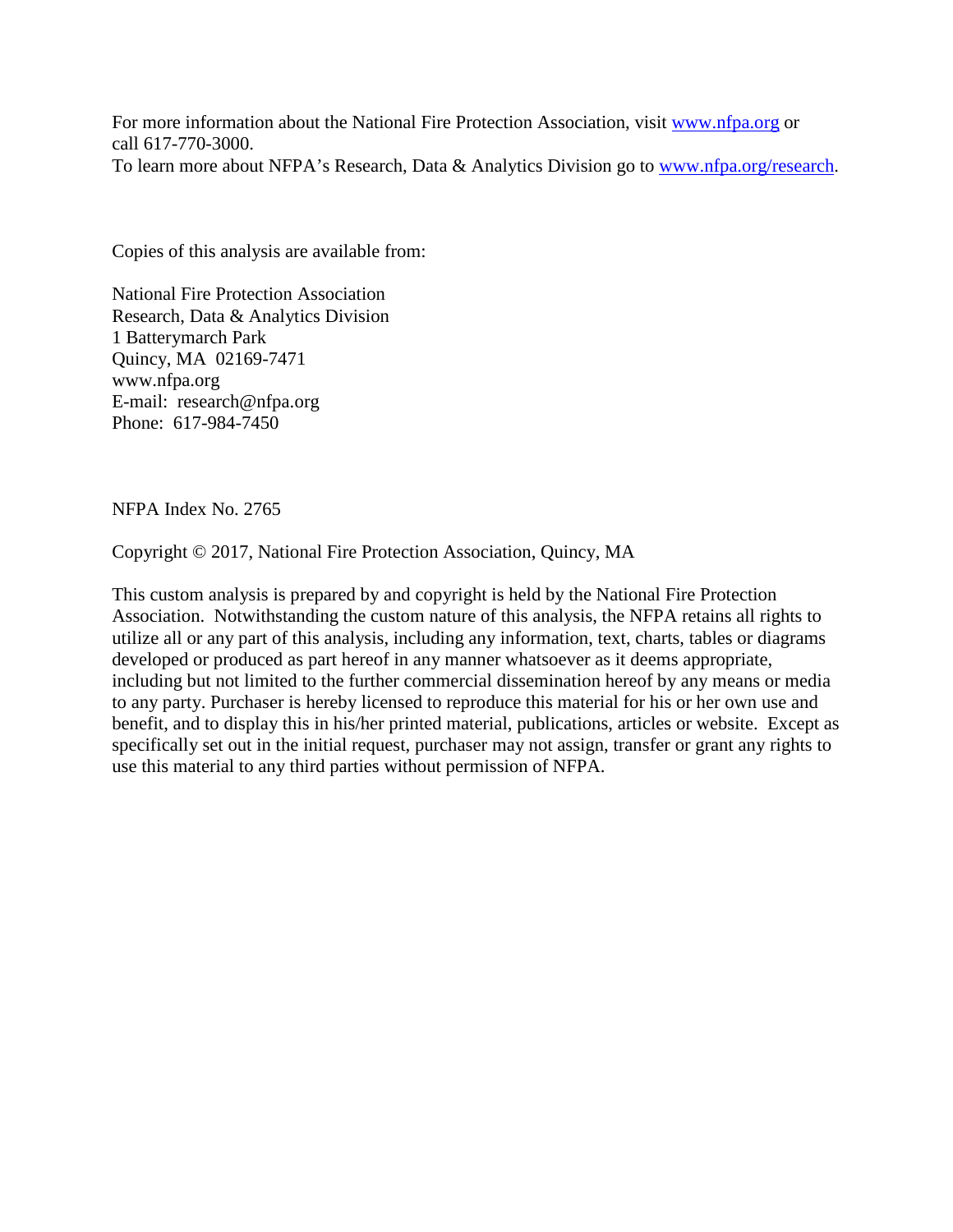## <span id="page-2-0"></span>**WILDFIRE (BRUSH, GRASS, WILDLAND) 1990-2015**

|      | (A)                                                         | (B)                                                                                    | $(A+B)$                     | (C)                              | <b>Direct Property</b> |                                          |                   |                                      |
|------|-------------------------------------------------------------|----------------------------------------------------------------------------------------|-----------------------------|----------------------------------|------------------------|------------------------------------------|-------------------|--------------------------------------|
| Year | <b>Fires in Brush,</b><br>Grass &<br>Wildland w/no<br>value | Fires outside but no<br>vehicles (outside-<br>storage, crops,<br>timber) with<br>value | <b>Outside</b><br>wildfires | <b>Civilian</b><br><b>Deaths</b> | Loss                   | <b>Major Loss</b>                        | <b>Total Loss</b> | <b>Total Loss in 2016</b><br>dollars |
|      |                                                             |                                                                                        |                             |                                  |                        |                                          |                   |                                      |
| 1990 | 314,500                                                     | 52,000                                                                                 | 366,500                     | 100                              | \$<br>90,000,000       | $\mathbb{S}$<br>$\sim$                   | \$<br>90,000,000  | \$<br>165,000,000                    |
| 1991 | 492,000                                                     | 53,500                                                                                 | 545,500                     | 95                               | 55,000,000<br>\$       | \$<br>$\sim$                             | 55,000,000        | \$<br>97,000,000                     |
| 1992 | 439,000                                                     | 50,500                                                                                 | 489,500                     | 60                               | \$318,000,000          | \$<br>$\sim$                             | 318,000,000<br>\$ | 544,000,000<br>\$                    |
| 1993 | 444,000                                                     | 52,000                                                                                 | 496,000                     | 60                               | 63,000,000<br>\$       | \$<br>$\blacksquare$                     | 63,000,000<br>\$  | 105,000,000<br>\$                    |
| 1994 | 503,000                                                     | 66,500                                                                                 | 569,500                     | 55                               | \$120,000,000          | \$<br>÷.                                 | 120,000,000       | \$<br>194,000,000                    |
| 1995 | 503,500                                                     | 61,000                                                                                 | 564,500                     | 65                               | 77,000,000<br>\$       | \$<br>$\blacksquare$                     | 77,000,000        | \$<br>121,000,000                    |
| 1996 | 515,000                                                     | 62,000                                                                                 | 577,000                     | 60                               | 91,000,000<br>\$       | \$<br>$\sim$                             | \$<br>91,000,000  | \$<br>139,000,000                    |
| 1997 | 415,500                                                     | 56,500                                                                                 | 472,000                     | 60                               | 99,000,000             | \$<br>÷.                                 | 99,000,000        | 148,000,000<br>\$                    |
| 1998 | 424,000                                                     | 62,000                                                                                 | 486,000                     | 40                               | \$497,000,000          | $\mathbb{S}$<br>$\overline{\phantom{a}}$ | 497,000,000       | 731,000,000<br>\$                    |
| 1999 | 498,000                                                     | 64,000                                                                                 | 562,000                     | 60                               | \$123,000,000          | \$<br>$\sim$                             | 123,000,000       | \$<br>177,000,000                    |
| 2000 | 455,000                                                     | 68,500                                                                                 | 523,500                     | 45                               | \$214,000,000          | $\mathbb{S}$<br>$\overline{\phantom{0}}$ | 214,000,000<br>\$ | 298,000,000<br>S.                    |
| 2001 | 414,000                                                     | 75,000                                                                                 | 489,000                     | 40                               | 86,000,000             | $\mathbb{S}$<br>$\sim$                   | 86,000,000        | 116,000,000<br>\$                    |
| 2002 | 399,000                                                     | 71,000                                                                                 | 470,000                     | 40                               | \$121,000,000          | $\mathbb{S}$<br>$\overline{\phantom{a}}$ | 121,000,000       | 161,000,000<br>\$                    |
| 2003 | 360,000                                                     | 66,000                                                                                 | 426,000                     | 65                               | \$162,000,000          | $$2,040,000,000$ <sup>1</sup>            | \$2,202,000,000   | \$2,872,000,000                      |
| 2004 | 320,000 <sup>1</sup>                                        | 69,000                                                                                 | 389,000                     | 45                               | \$108,000,000          | $\mathbb{S}$<br>$\blacksquare$           | 108,000,000<br>\$ | 137,000,000<br>\$                    |
| 2005 | 379,500                                                     | 78,000                                                                                 | 457,500                     | 50                               | 93,000,000             | \$<br>÷.                                 | 93,000,000        | 114,000,000<br>S                     |
| 2006 | 415,500                                                     | 82,500                                                                                 | 498,000                     | 50                               | \$262,000,000          | \$<br>٠                                  | 262,000,000       | \$<br>311,000,000                    |

 $\overline{a}$ 

<sup>&</sup>lt;sup>1</sup> 2003 California Wildfires (included Cedar and Old wildfires)